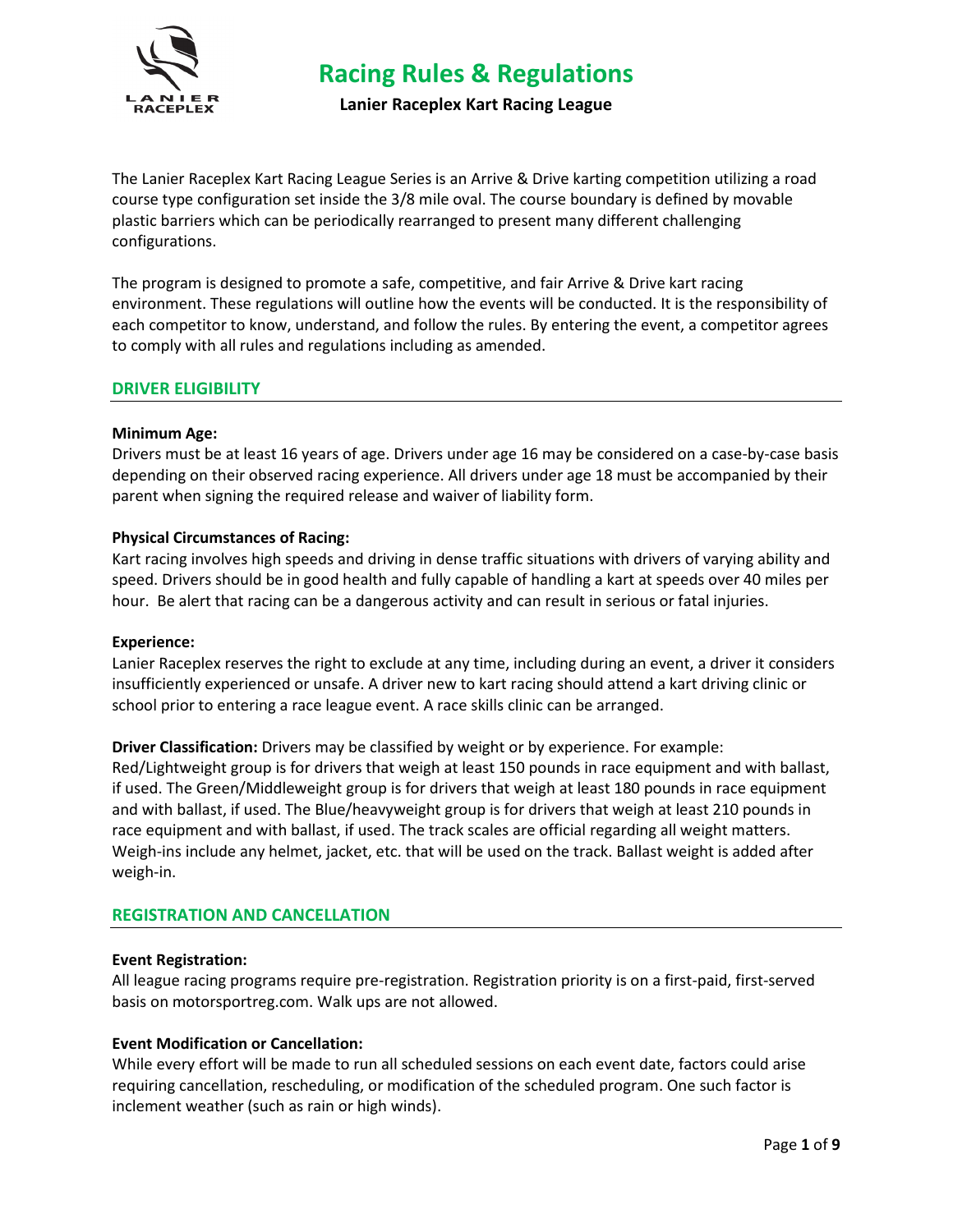

**Lanier Raceplex Kart Racing League**

### **Cancelled Event:**

Lanier Raceplex reserves the right to cancel an event any time prior to the scheduled start time. Any event cancelled prior to drivers taking the track will be considered a Cancelled Event. Cancelled events will be rescheduled to run on the first available make-up date. Participants can choose to transfer their paid entry to the rescheduled event or request a refund.

### **Incomplete Event:**

Defined as an event cancelled after the start of the program but prior to the completion of heat races. Since heat races have not been completed, no points will be awarded or counted toward the season championship (the season is reduced by one round). Participants will be given a partial refund based on the amount of track time received. Participants that are not present when an event is classified as incomplete will be considered no-shows and will forfeit their paid entry fee.

# **Abbreviated Event:**

Circumstances could arise that dictate running an abbreviated schedule. In that case: qualifying might be eliminated and championship point standings may be used to set the race grid; the practice/qualifying session might be shortened; the race lap count may be shortened. Once completed, full points will be awarded, and the round will be included in the championship. No refunds will be issued.

### **Completed Event:**

An event will be classified as complete following the completion of one round of any of the event races. Points will be awarded based on running order on the last completed clean race lap (per Race Director's discretion). For any races that have not started, points will be assigned based on starting grid position. Completed Events will be counted toward the championship and no refunds will be issued.

### **SAFETY REQUIREMENTS**

### **Required Safety Equipment:**

Drives must wear a full-face helmet that is at least DOT certified or with a Snell SA, M or K rating or better, such as SFI or FIA certification. Shoes must be closed toe. Shoulder-length or longer hair must be securely tucked inside the helmet, shirt, jacket, etc.

### **Restricted Area:**

Defined as any area where the general public is not admitted. For example: the pits, grid staging area, track, infield, and adjacent walkways. All persons wanting access to restricted areas must sign a waiver and release form. Children and pets are not allowed in restricted areas. Smoking and alcohol are not permitted in the restricted areas. Any person under the influence of drugs or alcohol will be denied access to the event.

### **PRE-LEAGUE PRACTICE**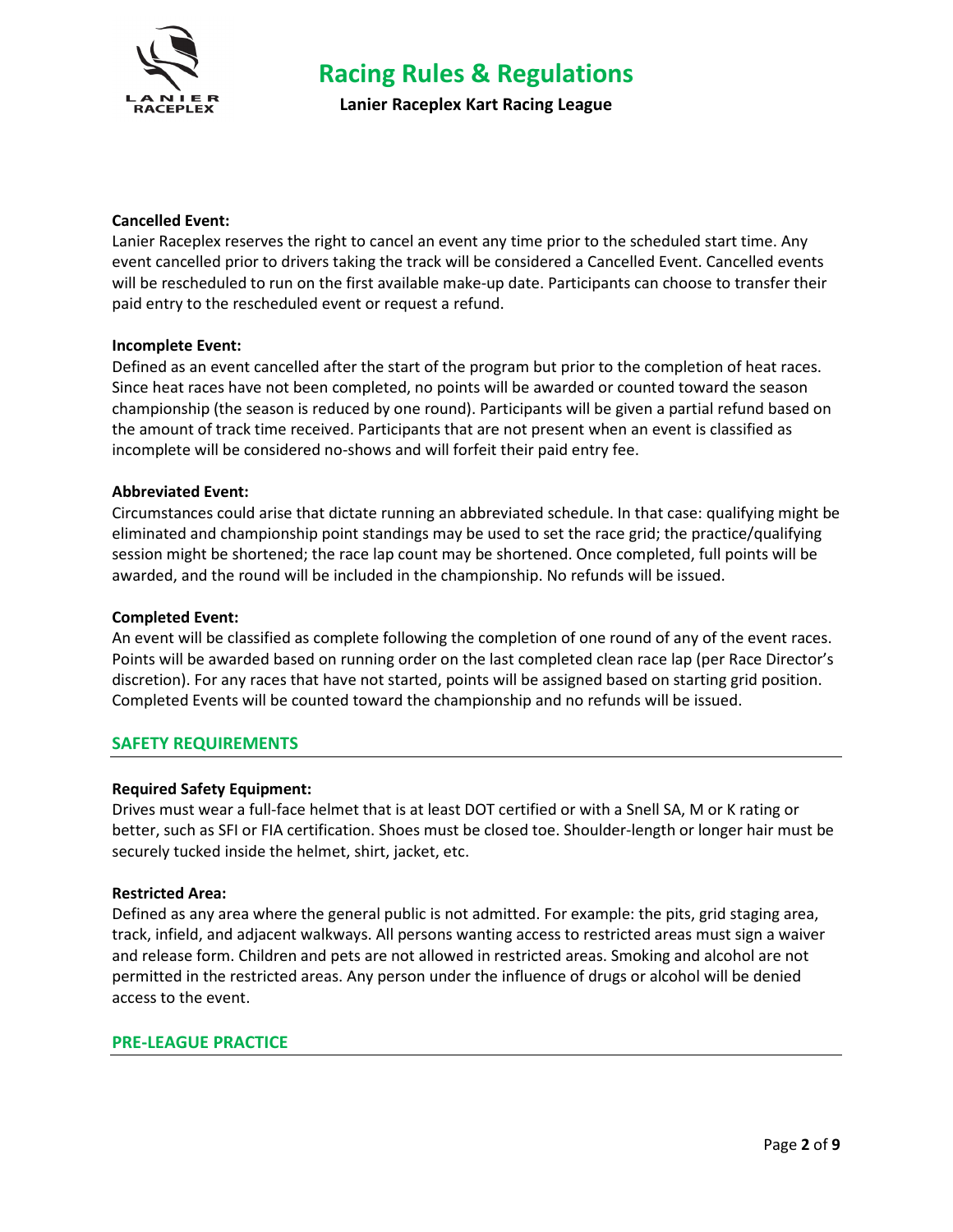

**Lanier Raceplex Kart Racing League**

There will be no official pre-league event practice sessions scheduled. In some cases, the track may be open for general public karting before a race league event. League participants may practice during that open time at their discretion and expense.

**GENERAL PROCEDURES** 

### **Drivers Meeting:**

All drivers are required to attend the Drivers Meeting. The Drivers Meeting will focus on matters specific to that day's event. The Drivers meeting will not conduct a full reading of the rulebook or format at each meeting.

# **Supplemental Rules:**

Supplemental bulletins or regulations may be announced during the Drivers Meeting. Adjustments to the event schedule or general procedures may be announced. Such announcements become included in the event rules.

# **Practice, Qualifying Sessions:**

Each driver is expected to participate in a practice/qualifying session. A driver's single best lap time in the session determines the starting position for a race. Ties in laps times will be broken by second best lap time, etc. Note: ANY physical contact with other karts may result in an immediate disqualification of the faulted driver's qualifying times.

### **Missing A Session:**

Drivers are responsible for driving in their assigned session/group/race. If a driver misses their assigned session, they will not be provided an alternate session. They will forfeit the time lost and will be classified as a DNS (Did Not Start) for the missed session.

### **Entering Wrong Session:**

Drivers that enter the track in the wrong practice/qualifying session will not be timed or scored in that session. They will not be able to drive in their proper scheduled session and will be classified as a DQ (Disqualified) for that session. Drivers that go out in the wrong race session will be sent back to the pits and will start last in their race.

### **Equipment:**

All karts, tools, fuel, spare parts, and timing equipment will be provided by Lanier Raceplex. Drivers will not be allowed to make mechanical adjustments or repairs to the karts. Any driver caught making or attempting adjustments to the karts will be subject to penalty or ejection from the event, without a refund. Drivers will be financially responsible for any damage resulting from their tampering.

### **Kart Selection:**

Karts will be randomly assigned by race officials. Drivers will not be permitted to request the same kart twice in the event. Drivers will not be permitted to initiate a voluntary change of karts. Drivers will only be allowed to switch karts if there is a mechanical problem with the kart assigned, which will be determined solely by the event mechanical staff.

### **Driving Wrong Kart:**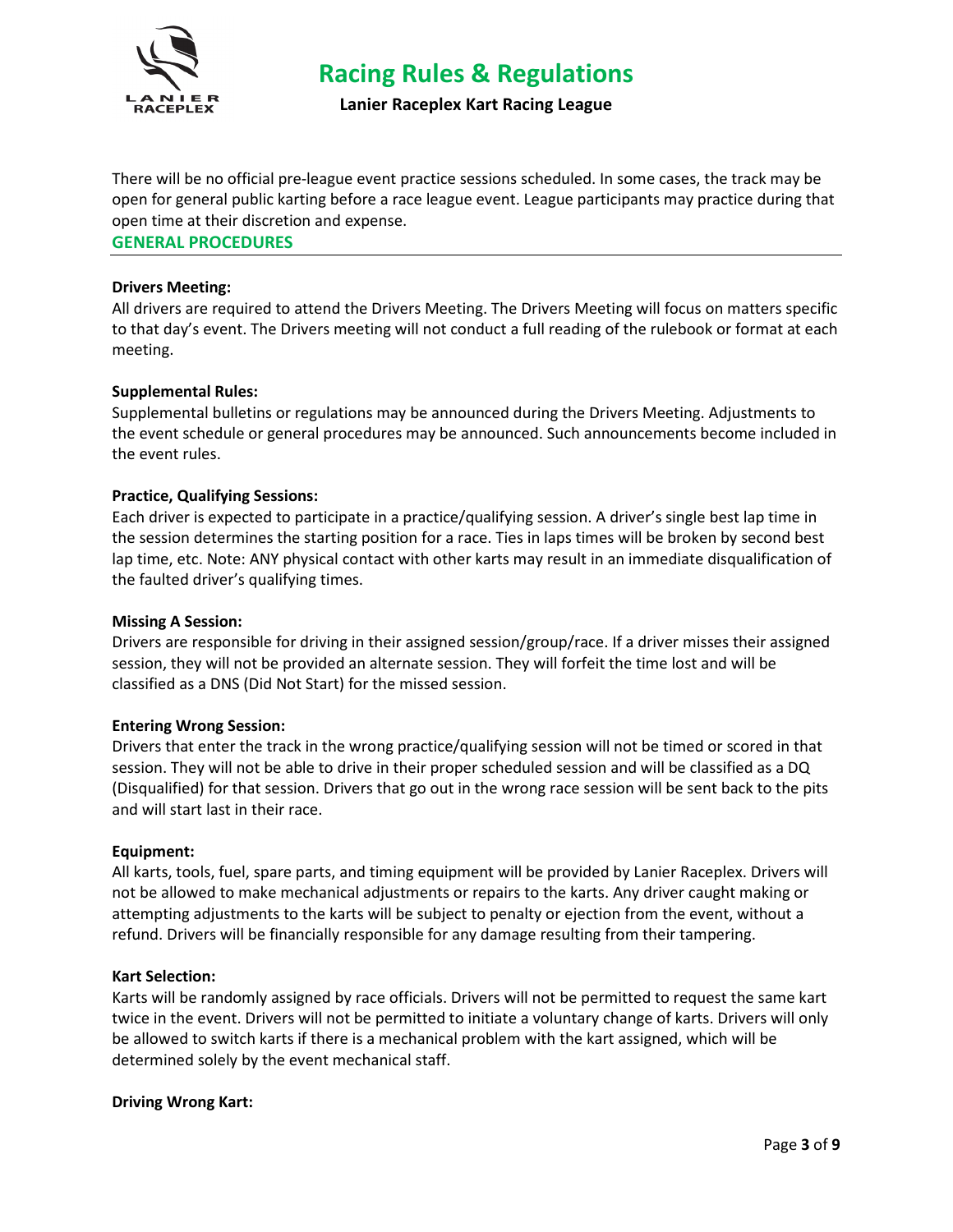

**Lanier Raceplex Kart Racing League**

In practice/qualifying, drivers that enter the track in the wrong kart will not be timed and will be classified last in their session. For a race, drivers discovered to have entered the track in the wrong kart will be sent back to the pit area to obtain the correct kart before reentering the track, where they will start last in that race. The start of the race will not be delayed for such change. It is up to the driver to transition to the correct kart, with any required ballast, and to obey all pit lane rules in the process. If the race has started before returning, the driver may be held on pit lane for a suitable opening to insure a safe reentry.

# **Securing Ballast/Personal Items:**

All items supplied by a driver (ballast, cameras, etc.) shall be labeled with their name and safely secured to their person during on-track sessions. Any personal item that leaves the kart or appears to be a safety concern may be grounds for a penalty. Cameras are treated as ballast. *Ballast may not be secured to the kart.*

### **Use of Radios:**

*Sprint League:* Any radio/phone communication driver to driver or driver to crew is prohibited during competition. Use of radios may result in confiscation of equipment, and further penalties.

*Team Endurance League:* Radio/phone communication driver to drive or driver to crew is allowed during competition. Such communication may be used as part of team strategy in endurance racing.

# **ON TRACK PROCEDURES AND REGULATIONS**

### **Grid Procedures:**

Drivers are responsible for being in their assigned kart, with proper equipment (and any ballast) to start their session on time. For Practice/Qualifying, drivers will be released one at a time by an official at the head of the grid area. Drivers are to pull up to the race official and wait to be released. Once released, a driver must go immediately with no waiting.

For Race Sessions, all drivers will be released from the grid area where an official will have organized the starting positions. Drivers are to wait for directions from the official. If a driver has a problem on the race grid, they should briskly waive hands above their head to alert officials and delay the start. Any swerving or erratic/unsafe driving departing the grid or during the pace lap may be cause for a penalty.

### **Starting Procedures:**

Rolling starts will be used in races. All drivers will be directed to their position on the grid and must remain in position during the pace lap. Once the green flag is thrown, all drivers may begin accelerating but must stay in single file until after they are past the designated starting line. Drivers who are found to have jumped the start may incur a penalty. If a driver has a problem during the pace lap, they should briskly waive a hand above their head to alert officials and delay the start.

### **Bad Starts:**

In the case of a bad start, the Red and Yellow flags will be waived together around the track. Drivers will continue at moderate speed to attempt a good start. Extra pace laps count as race laps.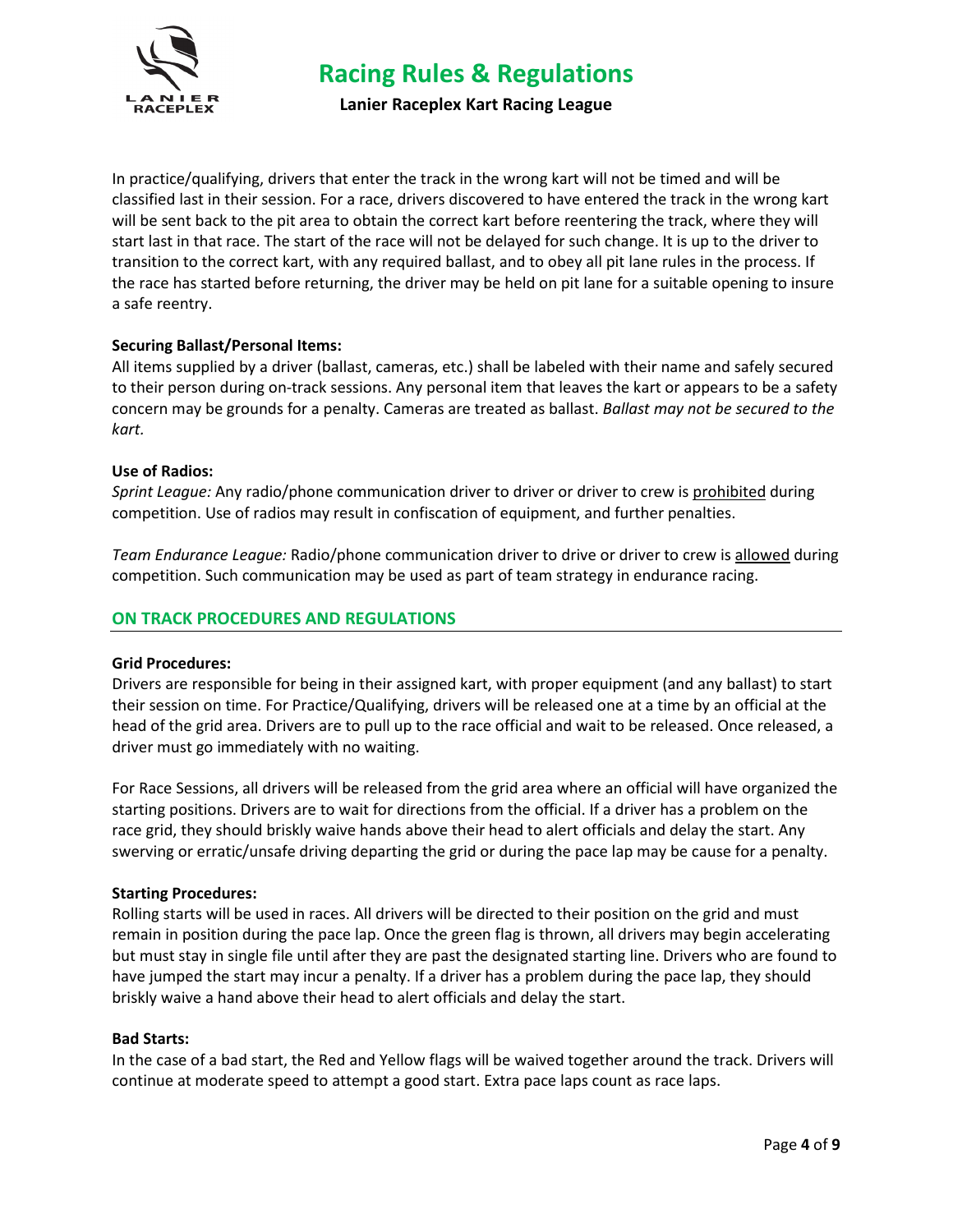

**Lanier Raceplex Kart Racing League**

# **Re-Starts:**

In the event red flags are displayed, the field will cautiously reduce speed and come to a complete stop on the track wherever they are located. Drivers will remain seated in the kart awaiting instructions from race officials. Once all conditions are suitable, drivers will be organized and prepared for a single file rolling restart. On restarts, drivers must wait to accelerate after the green flag is displayed. There will be no passing allowed until after crossing the designated starting line.

# **FLAGS AND INFORMATION BOARDS**

Flags are the primary method of communicating information about track conditions, on-course incidents, and other race related information to the driver. Information boards might be used to convey additional information. The driver is responsible for understanding the meaning of the flags and boards.

### **Green Flag:**

The green flag signifies the start of a practice, qualifying, or race session, or the resumption of racing on the restart of a race.

### **Yellow Flag:**

Warning of increased danger ahead. The driver is REQUIRED to exercise extreme caution in driving, including being prepared to slow or stop if necessary. Passing is prohibited until safely past the incident causing the yellow flag. Except, if safe spacing is available, you may carefully pass a kart that has spun out or is otherwise stopped on the track.

### **Black Flag:**

A driver receiving a black flag is REQUIRED to report to the pits immediately. The black flag will be used for rules violations as well as for mechanical issues. The driver will proceed to a race official in the pit area and be given an explanation about the black flag. In a Sprint race event, drivers who receive a black flag will not be allowed to rejoin the race. In a Team Endurance race event, depending on circumstances, the driver may be allowed to rejoin the race.

### **Rolled Black Flag:**

A furled or rolled black flag may be directed at a driver that is getting close to a rules infraction for driving in an improper manner. This is considered a courtesy flag and the driver is not required to pit. A driver will be allowed no more than one rolled black flag in a session before being issued a penalty.

### **Waving Black Flag:**

Waving black flags by multiple track official locations indicates the session is being stopped. All drivers are REQUIRED to stop racing, safely reduce speed, and to return to pit lane. No passing is allowed under black flag conditions. Except that you may carefully proceed past a kart that has spun out or is otherwise stopped on the track. Drivers should stay in their karts in pit lane until further instructions are given by a race official.

### **Red Flag:**

A red flag at the start/finish line, or from multiple track official locations, REQUIRES all drivers to safely reduce speed, come to a complete stop on the side of the track, and stay seated in the kart until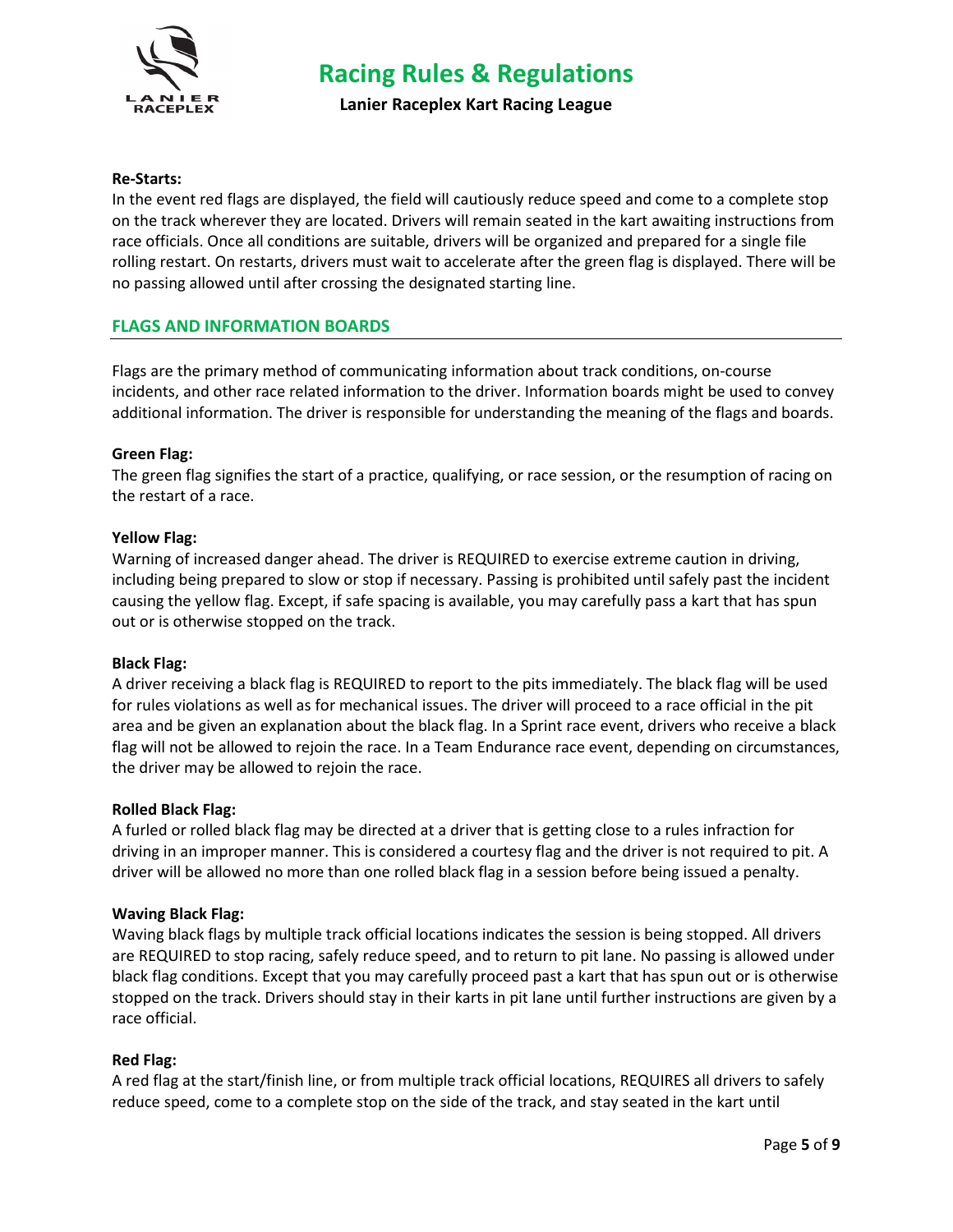

**Lanier Raceplex Kart Racing League**

otherwise instructed by a race official. No passing is allowed under a red flag except by instructions from a race official.

# **Red and Yellow Flags Waving:**

Will indicate a bad start. Drivers shall hold position and continue around the track at moderate speed for another attempt at a proper start. The extra pace lap will count as a race lap.

### **Blue Flag:**

The blue flag is an alert to drivers that a quicker driver is approaching to overtake. The driver being overtaken is expected to move off the racing line, without making any sudden or erratic changes in their direction or their speed, to allow the quicker drivers to more easily overtake. Do not dramatically slow down or stop on track to allow a pass. Be predictable and aware of the situation while maintaining decent pace. It is up to the passing driver to make a clean pass. As a courtesy, it is helpful to point to which side you anticipate the other driver to pass.

#### **White Flag:**

One lap remaining in the race. The white flag is a courtesy flag and may not always be displayed prior to the checkered flag.

#### **Checkered Flag**:

Indicates the completion of the session or race. All drivers should safely reduce speed and enter pit lane.

#### **PIT LANE PROCEDURES**

#### **Pit Lane Entry Procedure:**

Drivers entering pit lane must do so from the off-line area of the racing surface while maintaining speed until near the pit entrance. As a courtesy, drivers are asked to show a raised hand before heading into the pit area to signal their intent. Unsafe entry into the pit lane may be subject to a penalty.

#### **Traversing Pit Lane:**

Racing in or through pit lane is prohibited and may result in penalty. Pit lane speed is limited to a jogging pace. Pit lane may have marked designated places along its length at which the kart must come to a complete stop.

### **SPORTING CODE**

### **Driver Code of Conduct:**

All competitors are expected to exhibit good sportsmanship at all times. Every driver is expected to behave according to principles of fairness, observe all rules, show respect for other drivers, drive on the track without touching or endangering the vehicles of fellow competitors, and accept victory or defeat graciously. Drivers must be aware they are responsible for the conduct of their guests and may be penalized for any unsportsmanlike behavior by themselves, or their guests.

#### **Inadvertent Contact:**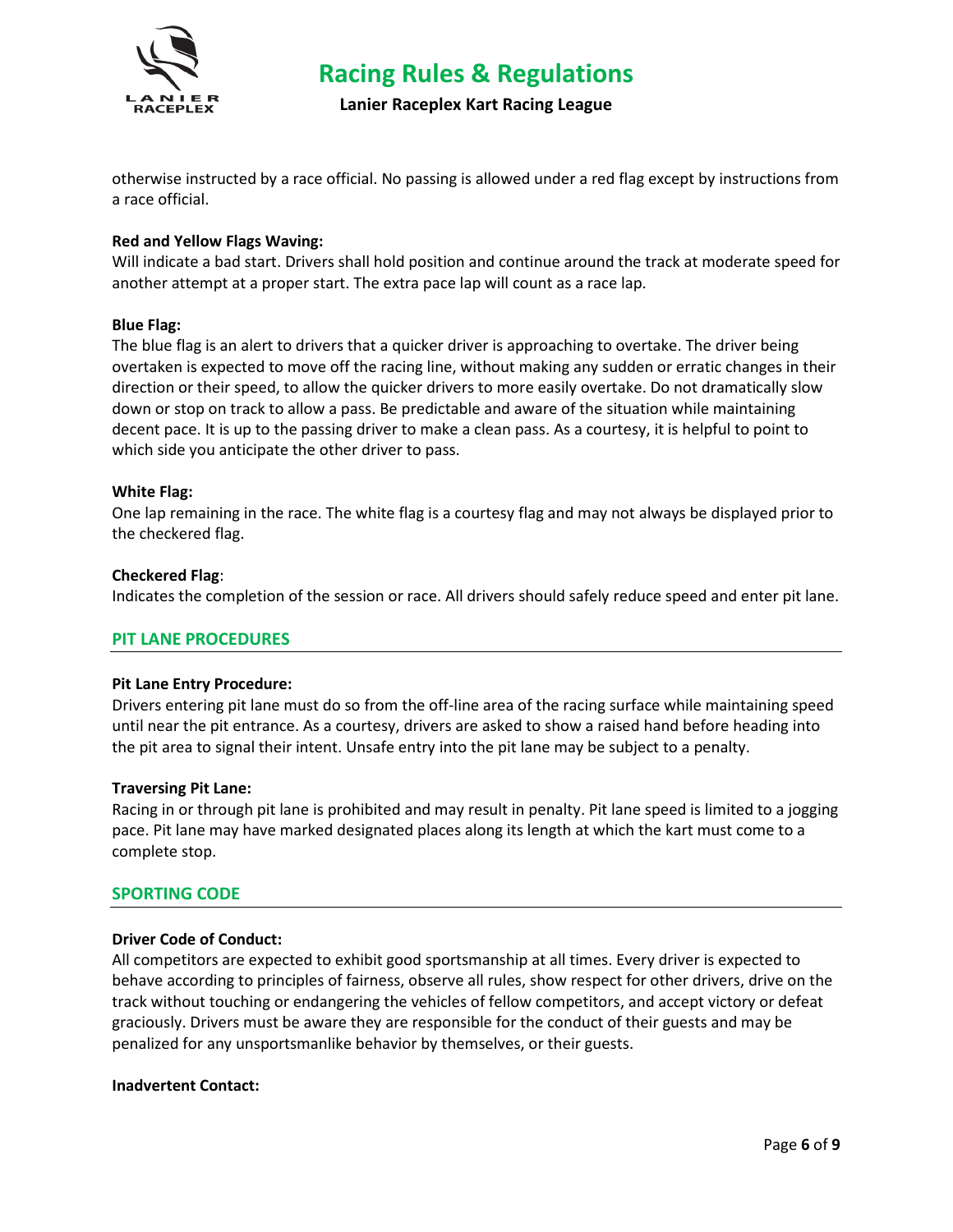

**Lanier Raceplex Kart Racing League**

Occasional incidental contact between karts on track is a reality of racing. The judgment of the point at which incidental contact is deemed to be deliberate pushing, bumping, crowding, nerfing, blocking, etc. is solely at the discretion of the Race Director and officials. Repeated contacts by a driver with other karts will be deemed deliberate rough driving and will receive a penalty. Repeated contacts with course boundary barriers may be deemed improper kart control and will receive a penalty.

# **Deliberate Contact:**

Deliberate contact, bumping, nerfing, pushing, etc., will be grounds for penalty, up to and potentially including ejection, depending on severity. Deliberate contact includes "bump drafting".

# **Advantage by Contact:**

Any contact that results in a driver gaining an advantage, or resulting in a position gain, may be penalized. A driver may be able to avoid a penalty by letting the other driver back by in a show of good sportsmanship.

# **Overtaking, Dominant Position:**

An overtaking driver is expected to obtain dominant position prior to the entry area of the upcoming corner. Dominant position is defined as the nose of the overtaking kart being alongside the steering wheel position of the kart being overtaken prior to the turn-in point.

### **Racing Room:**

Drivers are expected to leave ample racing room for other karts. They will not force other drivers into a situation where they may make contact with other drivers or boundary barriers. Not leaving ample room may be grounds for a penalty, depending on severity. Leaving adequate room is the responsibility of all drivers, whether being passed, or passing.

### **Crowding:**

Drivers that do not give ample racing room for another driver to maneuver may be deemed to be crowding. Drivers may be penalized for crowding.

### **Re-Entering the Track:**

A driver who has gone off the racing surface will re-enter the racetrack as far off the racing line as possible allowing other karts sufficient room to avoid contact. A driver must re-enter the track at a point that does not provide an advantage in time, distance, or position. Any penalty assessed will be at the discretion of the Race Director and can range from a Black Flag to Disqualification.

### **Blocking:**

Blocking is not allowed. Any reactionary move made by a driver that impedes the progress of another driver, or multiple moves when entering a turn, may be considered blocking. Drivers are to pick a driving line and stay with the line, or only make a single non-reactionary defensive move to maintain position.

### **Passing Under Yellow:**

If a driver improves their position under a yellow flag, they will be allowed one lap to give back the position by pointing the overtaken driver(s) by. If the overtaking driver fails to surrender position, they will be issued a black flag or time penalty.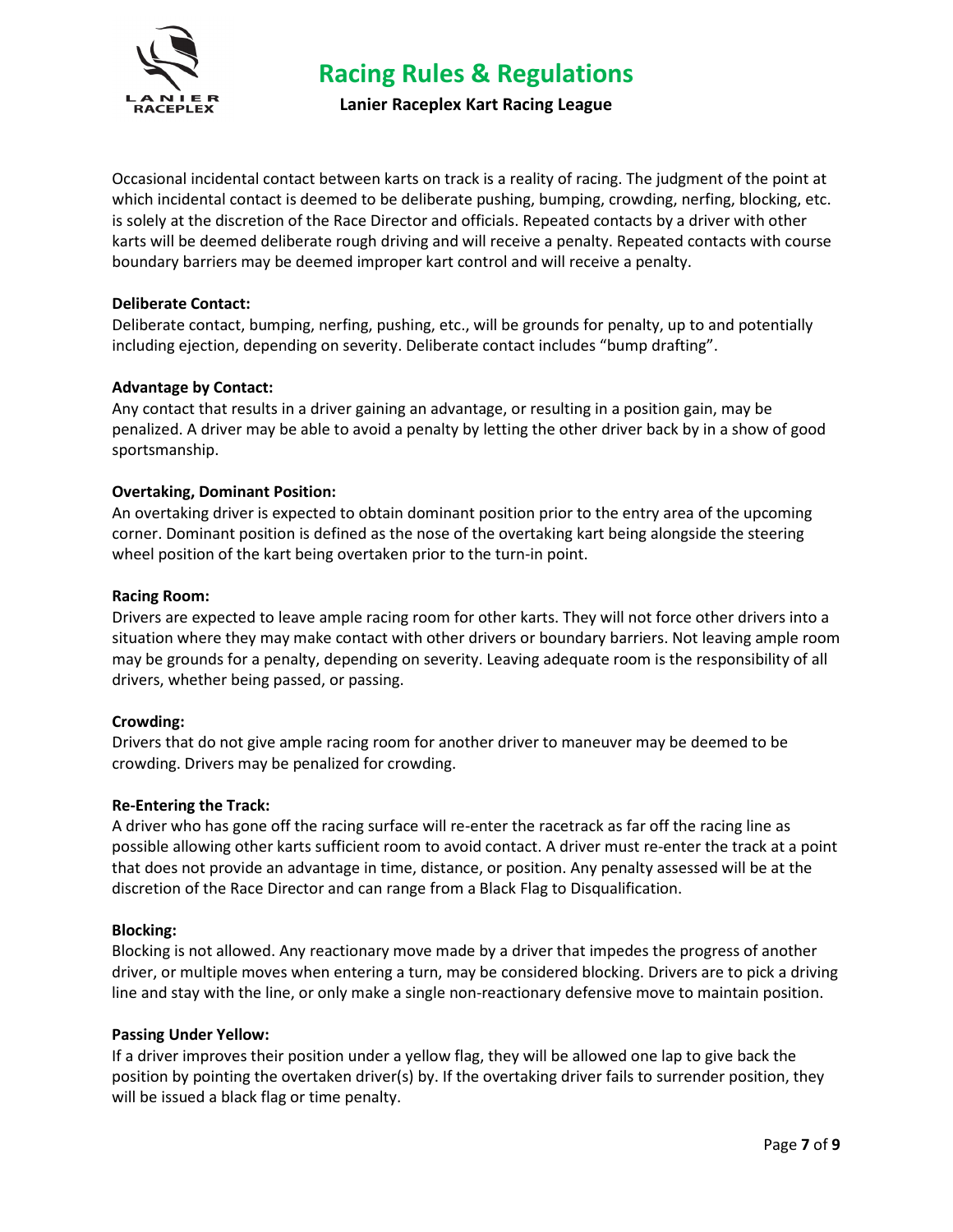

**Lanier Raceplex Kart Racing League**

### **Ignoring a Penalty Flag:**

Any driver that fails to report to pit lane for a black flag after two laps will be penalized. Any driver that fails to report to the pits after being shown the black flag two consecutive laps will be disqualified.

# **Potential Damage:**

If a race official suspects that a kart may have damage or a mechanical issue making it unsafe to drive, the driver may receive a black flag for subsequent safety inspection.

### **Tire Warming:**

Drivers are not to swerve back and forth at any time attempting to warm tires. Drivers may be penalized for this action by either a time or position penalty. Swerving creates an unsafe condition for other karts, does not significantly warm tires, and could damage steering components.

# **PENALTY PROCEDURES**

### **Black Flag Penalty:**

A driver receiving the black flag is required to report to the pits immediately. The black flag will be used for rules violations as well as mechanical issues. The driver will proceed to pit lane and report to a race official for an explanation for the black flag. Drivers who receive a black flag may be allowed to rejoin the session, depending on the situation.

### **Post-Race Position Penalty:**

If a position is gained illegally in the final two laps of a race and a proper penalty flag cannot be displayed, then a position penalty may be issued.

### **Post-Race Time Penalty:**

In the event a driver receives a penalty flag in the final two laps of a race and does not report to serve the penalty, a post-race time-penalty will be assessed to the driver's results.

### **Race Disqualification:**

Race officials may opt to disqualify a driver from any session if a particularly egregious, deliberate, or flagrant violation occurs. Disqualification will result in an automatic zero points being awarded for finishing position.

### **Event Ejection:**

The Race Director reserves the right to eject any driver from the event for major violations of regulations.

### **Post-Event Sanctions:**

The Race Director and Lanier Raceplex reserve the right to impose probation, suspension, or a facility ban for a major violation of regulations.